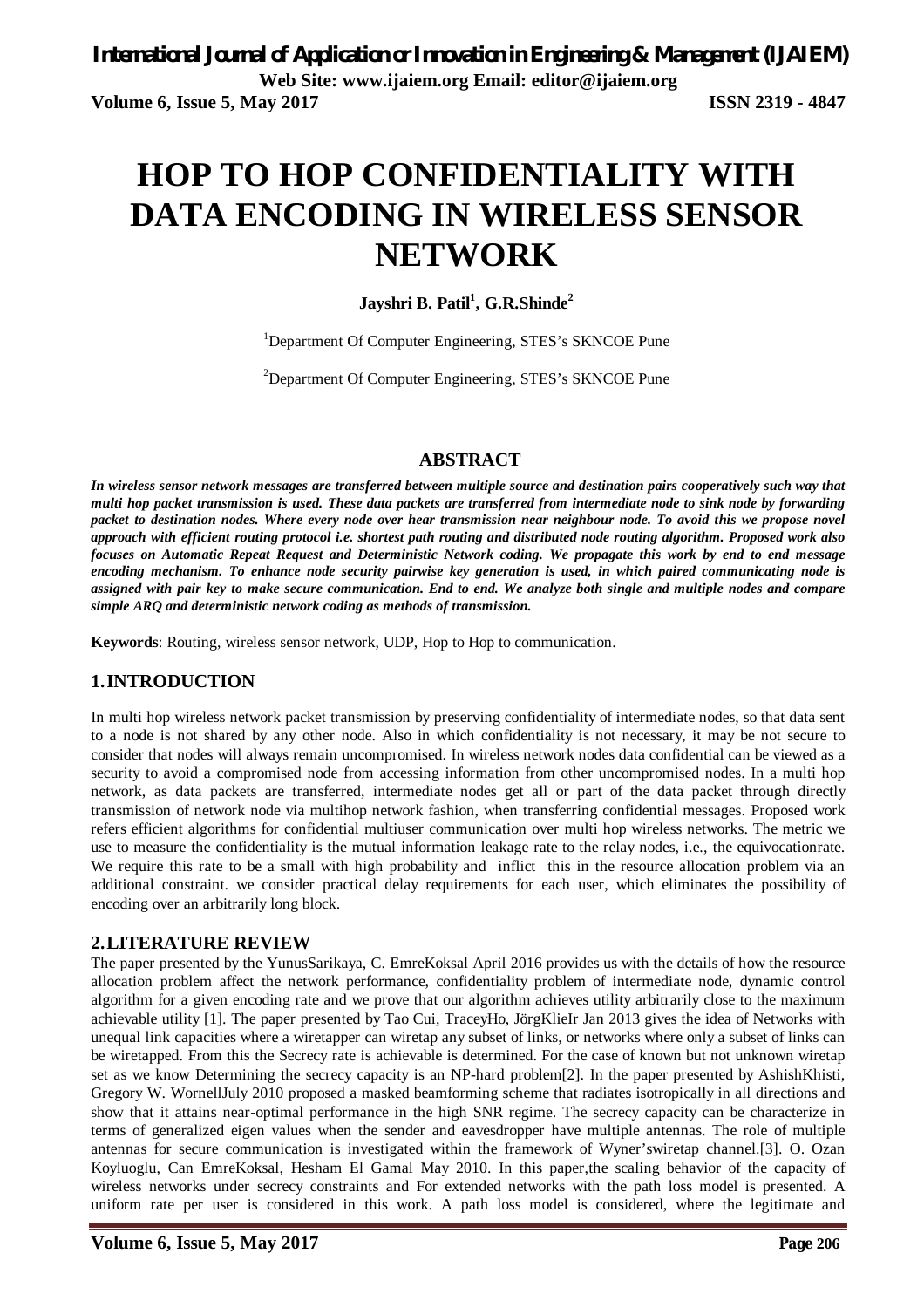#### **Volume 6, Issue 5, May 2017 ISSN 2319 - 4847**

eavesdropper nodes are assumed to be placed according to Poisson point processes with intensities.[4] The paper presented by N. Abuzainab and A. Ephremides Feb 2014, proposed scheme that Utilize private and public channels and wish to minimize the use of the (more expensive) private channel subject to a required level of security. Two transmissions schemes, a simple baseline ARQ scheme and the based on deterministic Network Coding can be considered for the proposed work.[5] Lun Dong, Zhu Han, Athina P. Petropulu, H. Vincent Poor Mar 2010, In this paper, Use cooperating relays to improve the performance of secure wireless communications in the presence of one or more eavesdroppers. Three cooperative schemes have been considered: decode-and-forward, amplify-and-forward and cooperative jamming. Conclusion, Physical (PHY) layer security approaches for wireless communications can prevent eavesdropping without upper layer data encryption.[6]. C. Emre Koksal Feb 2013 presented that The secrecy constraint enforces an arbitrarily low mutual information leakage from the source to every node in the network, except for the sink node.In this paper, how private and open Information rate is achievable in regions of single- and multiuser wireless networks with node scheduling is studied[7]. Qizhong Yao. In this paper, author introduced the concept of delay-aware energy balancing this can be achieved with minimizing the average transmission delay and considering the issue of unbalanced harvested energy distribution. Every UE first harvests the RF energy emitted by the AP and then sends data to the AP directly or via other UEs acting as relays in a time multiplexing manner[8]. Abhijeet Bhorkar, IEEE 2015 Each packet transmission can be overheard by a random subset of receive nodes among which the next relay is selected opportunistic. The main aggravation in the design of minimum-delay routing policies is balance the trade-off between routing the and distribution the traffic[9]. Yi Gao. This paper presents Pathfinder, a robust path reconstruction method against packet losses as as routing dynamics. At the node side .In this paper Wireless Sensor Networks, 1. Measurement 2.Path Reconstruction methodology is given.[10]. Ahmed E.A.A. Abdulla July 2012. In this paper author proposed Hybrid Multi-hop routing (HYMN) algorithm, which is combination of two algorithms namely, flat multi hop routing. In this paper focus is given on Wireless sensor Networks, Energy hole problem, Sink node Isolation [11]. Sanghita Bhattacharyaa, SubhansuBandyopadhyayb 2012, In this paper author considered interference, transmission power and reception power of nodes asymetrics to derive a good quality routing path for delivering the packets from source to destination. For a given source to destination pair in the network, there may exist more than one routing paths. Selecting a low interference energy efficient routing path gives a good balance between the interference and energy utilization. Designed algorithm selects the low interference energy efficient path among all the paths for a given source destination node pair [12]. A. Eryilmaz, R. Srikant Apr 2015, Authors studied the problem of stable scheduling for a class of wireless networks. Their aim is that to equilibrium the queues holding information to be transmitted over a fading channel. In this case prove that, for any mean arrival rate which lies in the capacity region, the queues will be stable under designed stategy[13].C. Manikandan, S. BhashyamDec 2009, The downlink scheduling problem is considered. Two policies which make allocations based on predicted channel states are designed. The first is based on the well-known dynamic backpressure policy to the undetermined channel case. The second is a variant that improves delay performance under light loads.[14].

#### **3.SYSTEM ARCHITECTURE**

The following figure 1. Shows that how the communication is done between different wireless sensor networks. Proposed system manages overlapped wireless sensor network with following architecture. Proposed system implements an optimal dynamic policy for the case in which the number of blocks across which secrecy encoding is performed is asymptotically large Next to that, This work propagate encoding between a finite number of data packets, which removes the possibility of achieving perfect secrecy. In this case, proposed work design a dynamic policy to select the encoding rates for every data packet, based on the instantaneous channel state information, queue states and secrecy humiliation requirements. By numerical analysis, we observe that the proposed design resembles the optimal rates asymptotically with increasing block size. Finally, we address the impact of practical implementation issues such as infrequent queue updates and de-centralized scheduling of nodes. Existing work present the efficiency of our policies by numerical studies under various network conditions. Next to this work proposed system contribute for deterministic network coding Automation of repeat packet request mechanism to actively transfer data packet. This help to network costs and other system parameters were just designed as constants in our work the network costs are related to physical layer parameters such as channel encoding parameters and transmission power. Here proposed system design in the way, which formulate problem by adding noise to original message or request at destination. Proposed system also formulate problem ARQ case in which automatic repeat request is send between numbers of time slot during packet sending. Where, packets are generally transferred via private channel and public channel from source to destination. These packets are generally geometrically distributed among network nodes.Proposed work focus work to achieve node confidentiality need to encode block of information across multiple packet. Where, adaptive end to end to encoding scheme is applied for node confidentiality.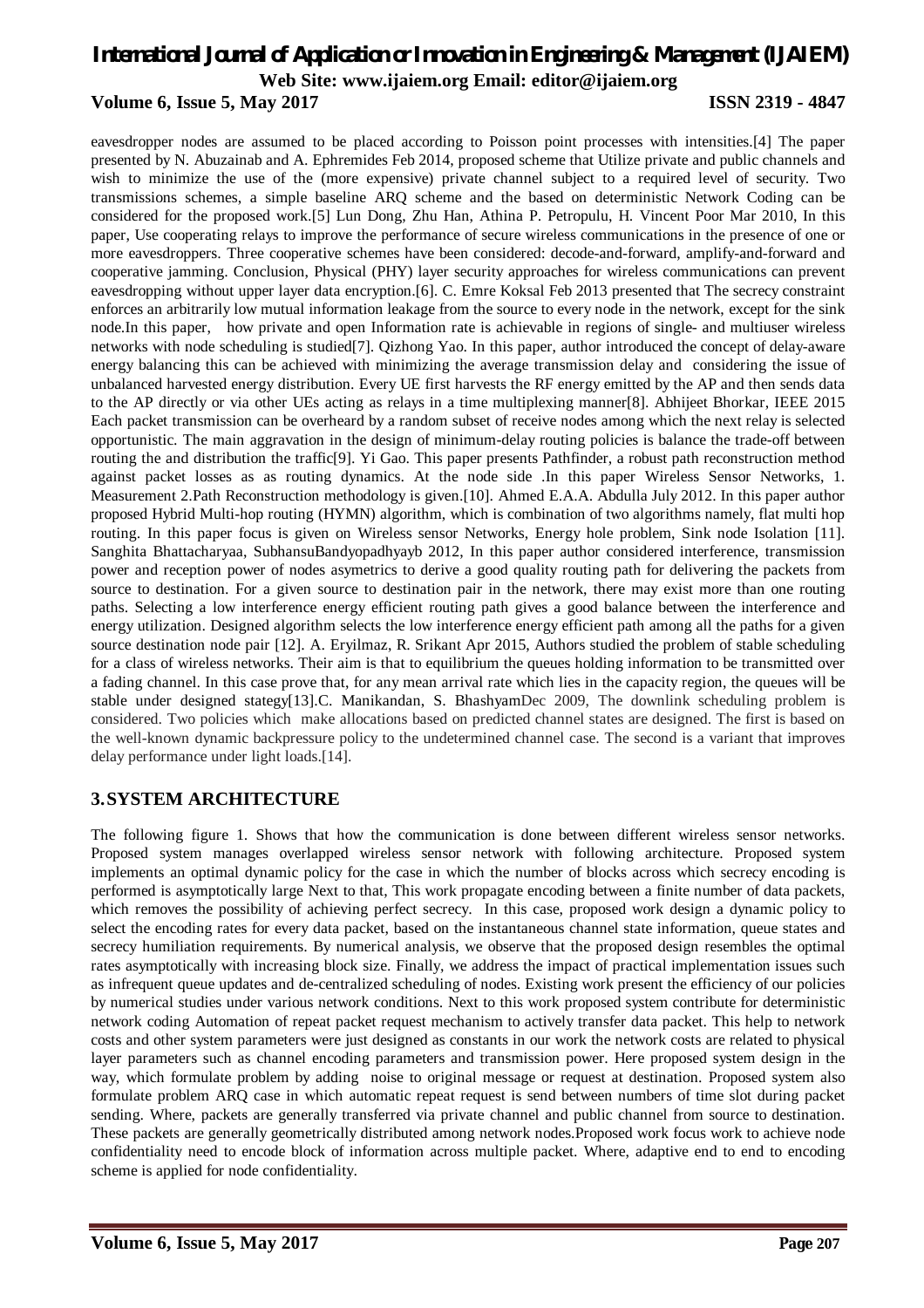**Volume 6, Issue 5, May 2017 ISSN 2319 - 4847**



- Cooperation between sensor WSN**:-** It is assumed that a WSN has a rational and selfish character and will only cooperate with another network if this association provides services that justify the cooperation.
- Reduce Delay:-The delay need to reduce in multipath routing because backup routes are identified during route discovery.
- Load Balancing**:-**traffic distribution is not equal in all links in the network, spreading the traffic along multiple routes can reduce congestion in some links and bottlenecks.
- Increase lifetime of WSN:-The original idea behind using multipath routing approach in WSN was to provide path resilience and data transmission reliably. In the fault tolerance domain, whenever a sensor node does not send its data packets towards the sink node, it can benefit from the availability of alternative paths to transfer its data packets from node or link failures.
- Maximize the success ratio:-Active routing scheme need to design for maximizing success ratio.

#### **4.MATHEMATICAL MODEL**

- End-to-end Encoding: At every generation of new confidential message, i.e., Let ,  $P_s(t)=0$ , let  $k_s(t+1)=k_s(t)+1$ ,and determine end-to-end confidential encoding rate.
- Flow control: At each block, for some, each source injects confidential bits into its queues
- Encoding:-Encoding of each letter in secret message by its equivalent ASCII code
	- 1.Conversion of ASCII code to equivalent 8 bit binary number.
	- 2.Division of 8 bit binary number into two 4 bit parts.
	- 3.Choose of suitable letters corresponding to the 4 bit parts.
	- 4.Meaningful sentence construction by using letters obtained as the first letters of suitable words.
	- 5.Omission of articles, pronoun, preposition, adverb, was/were, is/am/are, has/have/had, will/shall, and would/should in coding process to give flexibility in sentence construction.
	- 6.Encoding is not case sensitive.
- Decoding
	- 1. First letter in each word of cover message is taken and represented by corresponding 4 bit number.
	- 2. 4 bit binary numbers of combined to obtain 8 bit number.
	- 3. ASCII codes are obtained from 8 bit numbers.
	- 4. Finally, secret message is recovered from ASCII codes.

Let us consider S as a set confidential Wireless Sensor Networks with effective key management...  $S = \{ \}$ 

INPUT: Identify the inputs as number of nodes

 $F = \{f_1, f_2, f_3, \ldots, f_n\}$  'F' as set of functions to execute to routing model

I=  $\{i_1, i_2, i_3 \ldots | T \}$  sets of inputs to number of nodes/ sensors  $\}$ 

 $Q = \{o_1, o_2, o_3, \ldots\}$  O' Set of outputs from the function sets

- **S= {I, F, O}**
- $I = \{Number of nodes\}$
- $O = {Shortest routing path for multi-hop protocol}$

 $F = \{AODV, ARQ, Euclidean distance, Pair wise key\}$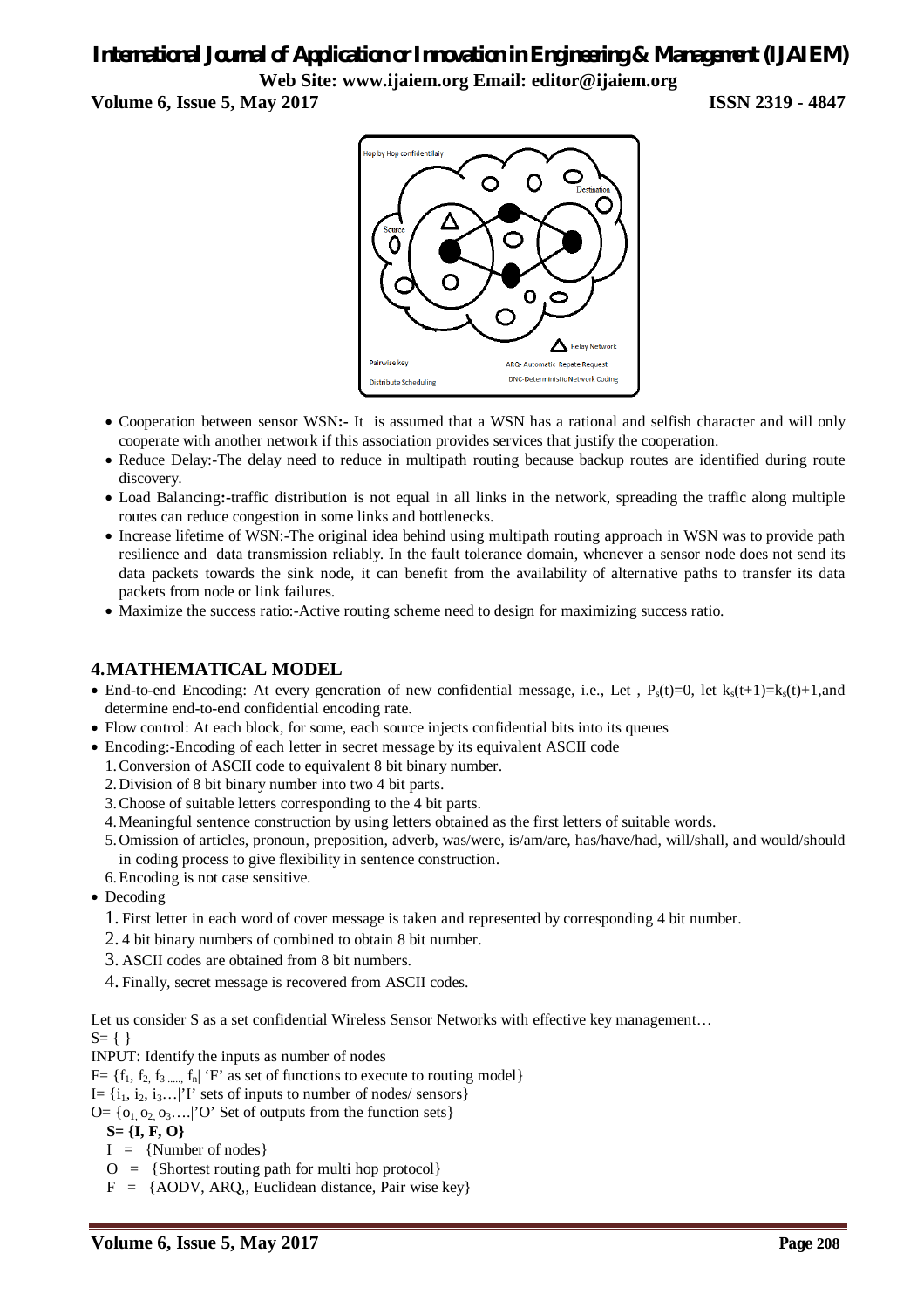**Volume 6, Issue 5, May 2017 ISSN 2319 - 4847**

#### **5.SYSTEM ANALYSIS**

#### **5.1. Performance Measures**

- a) Throughput Maximization:-Throughput maximization is achieved by reducing delay ratio and improving packet delivery ratio in WSN
- b) Packet Delivery Ratio:- This measure is used for average packet delivery ratio to verify WSN communication. Packet transmission needs to send packet energy efficient which result in maximizing throughput.
- c) Routing Over Head (ROH):- In wireless sensor network packet is sending performed by moving sensor nodes using hop to hop, Due to that overhead cost increased. Proposed network decreased overhead by shortest path communication.
- d) Average End to End Delay (ms) :- Average end to end delay ratio reduced by queue management for efficient network communication.

#### **5.2. Result Analysis**

In this section performance metrics are used to evaluate performance of routing protocols and data dissemination protocols scheme when no in networking processing is performed and no caching is used.

#### **Simulation Parameter:**

| <b>Paramete</b> | <b>Value</b>      |
|-----------------|-------------------|
| r               |                   |
| Simulation      | 500 <sub>ms</sub> |
| Time            |                   |
| Terrain         | 600*500           |
| Area            |                   |
| Time            | 32ms              |
| Arrival         |                   |
| Protocol        | <b>DSR</b>        |
| of<br>No        | 25,45,100         |
| Node            |                   |

**Table No.1** Simulation Parameter



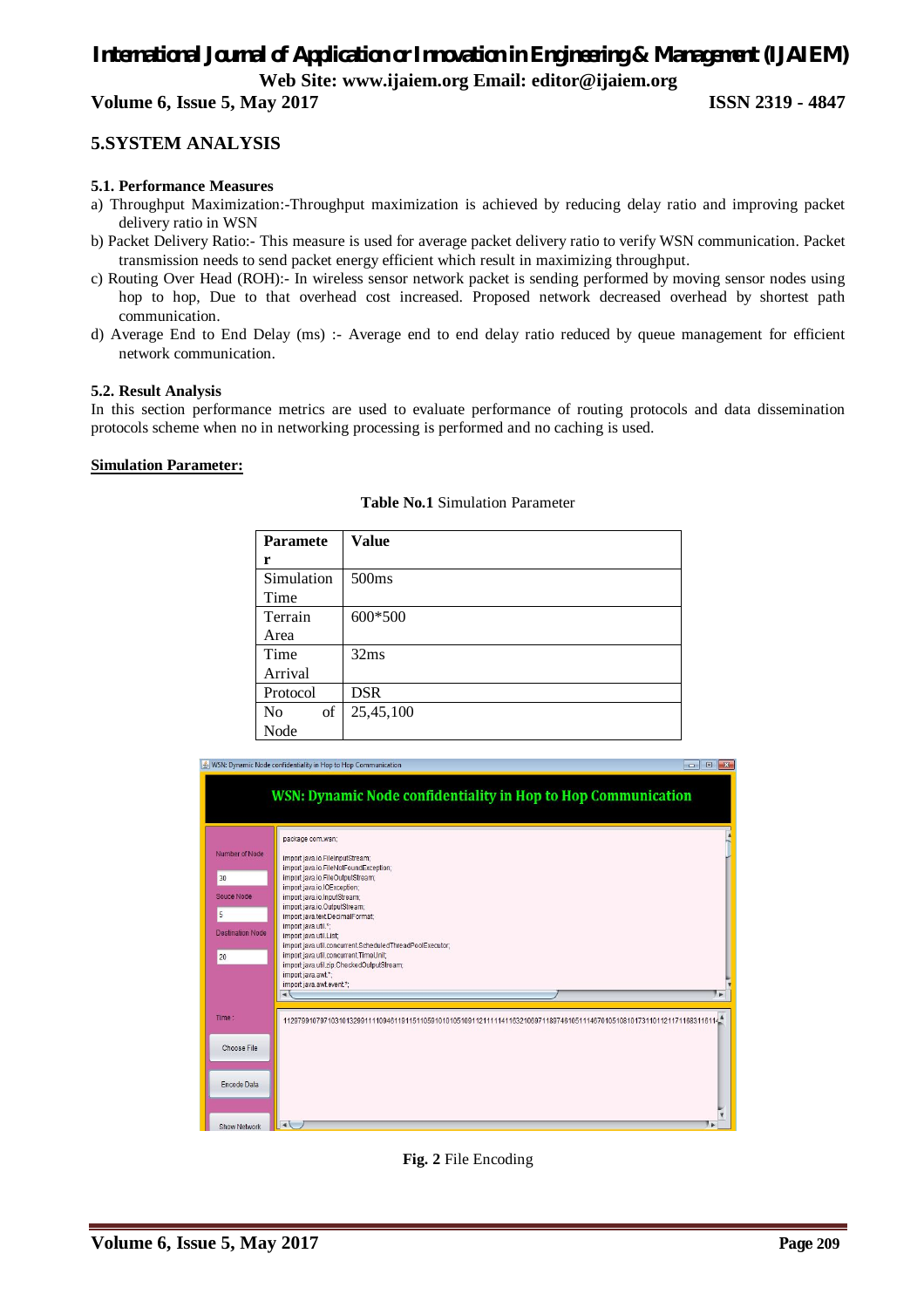# *International Journal of Application or Innovation in Engineering & Management (IJAIEM)*

**Web Site: www.ijaiem.org Email: editor@ijaiem.org Volume 6, Issue 5, May 2017 ISSN 2319 - 4847**



**Fig.3** Network Formation



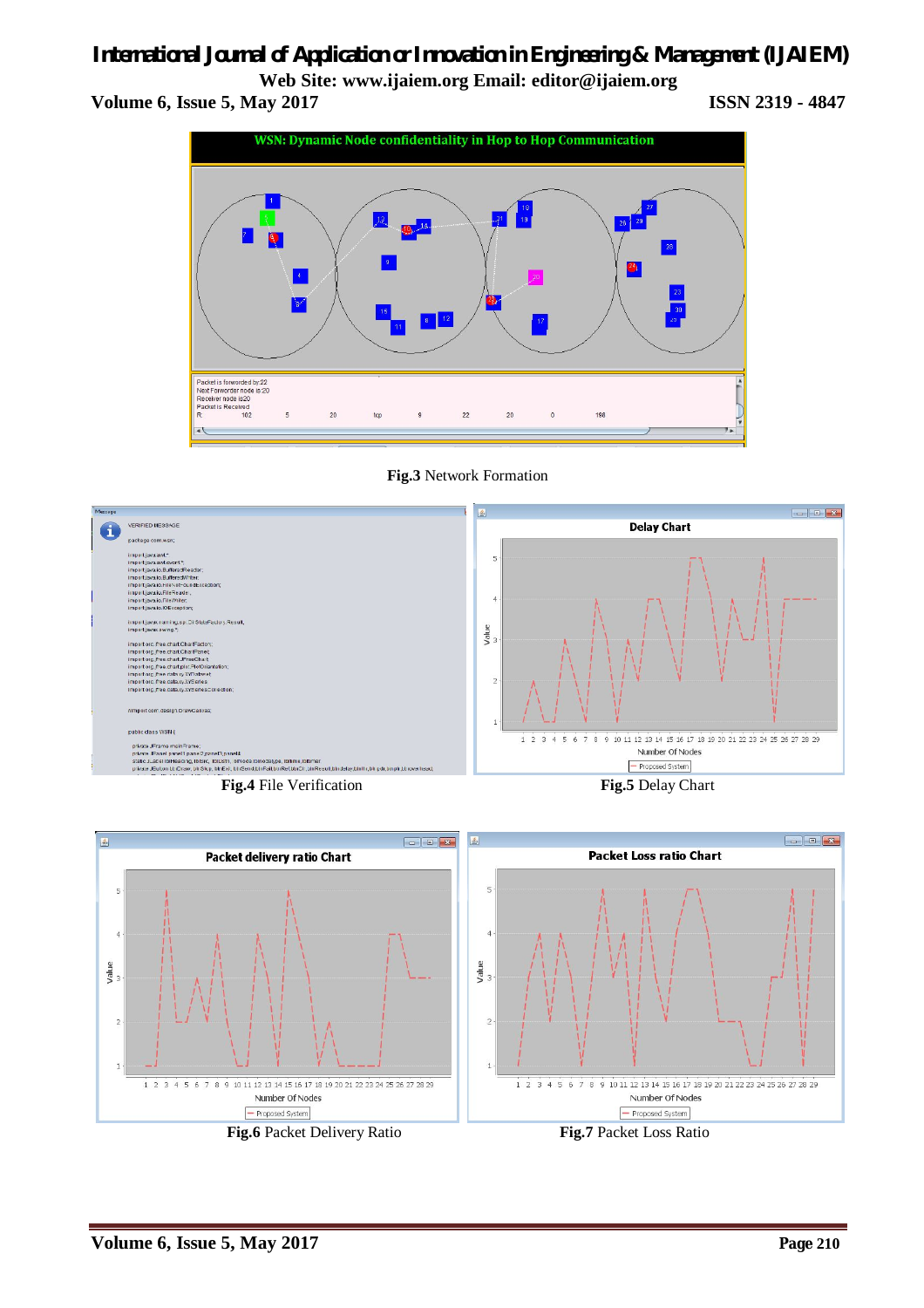# *International Journal of Application or Innovation in Engineering & Management (IJAIEM)*

**Web Site: www.ijaiem.org Email: editor@ijaiem.org Volume 6, Issue 5, May 2017 ISSN 2319 - 4847**



**Fig.8** Throughput Analysis

**Table No.2** Comparison of proposed and existing system

| Goals      | <b>Existing</b> | Proposed          |
|------------|-----------------|-------------------|
|            | System%         | System%           |
| Throughput | 80              | 90                |
| Network    | Unicast-<br>Hop | Mesh based multi  |
|            | by Hop          | antenna-Multicast |
|            |                 | Network           |
| Controller | KGC             | Station<br>Base   |
|            |                 | Controller        |
| Security   | Certified       | Node              |
|            | Security        | confidentiality   |
|            |                 | with secret key   |
| Protocol   | <b>DSR</b>      | Radio Resource    |
|            |                 | Control           |

Proposed system is expected to maximize throughput for node to node confidentially in packet transmission n wireless sensor network. To achieve sensor node security in wireless network this system used noise aided packet transmission. Proposed system designed for multi antenna for multicast wireless network. Proposed system designed to implement following :

-Network Formation and clustered Communication

-Mesh Network Formation

-Multi antenna based routing

-Throughput Maximization.

#### **6.CONCLUSION**

In this we implemented Secure and efficient path reconstruction for packet losses as well as routing . At the node side, Pathfinder is mechanism routs and efficiently manages the path information using path difference. Simple Automatic Repeat Request (ARQ), and Deterministic Network Coding (DNC), where in each time slot the source forms M linearly independent deterministic combinations of the M packets and then use simple ARQ to transmit each linear combination reliably to the destination. We assume in this case that the receiver does not make any changes from the received linear combinations but either decodes the transmitted packets or not. Security key are used for in sensor nodes authentication and authorization in wireless network for packet transfer. Dynamic sensor network uses sensor